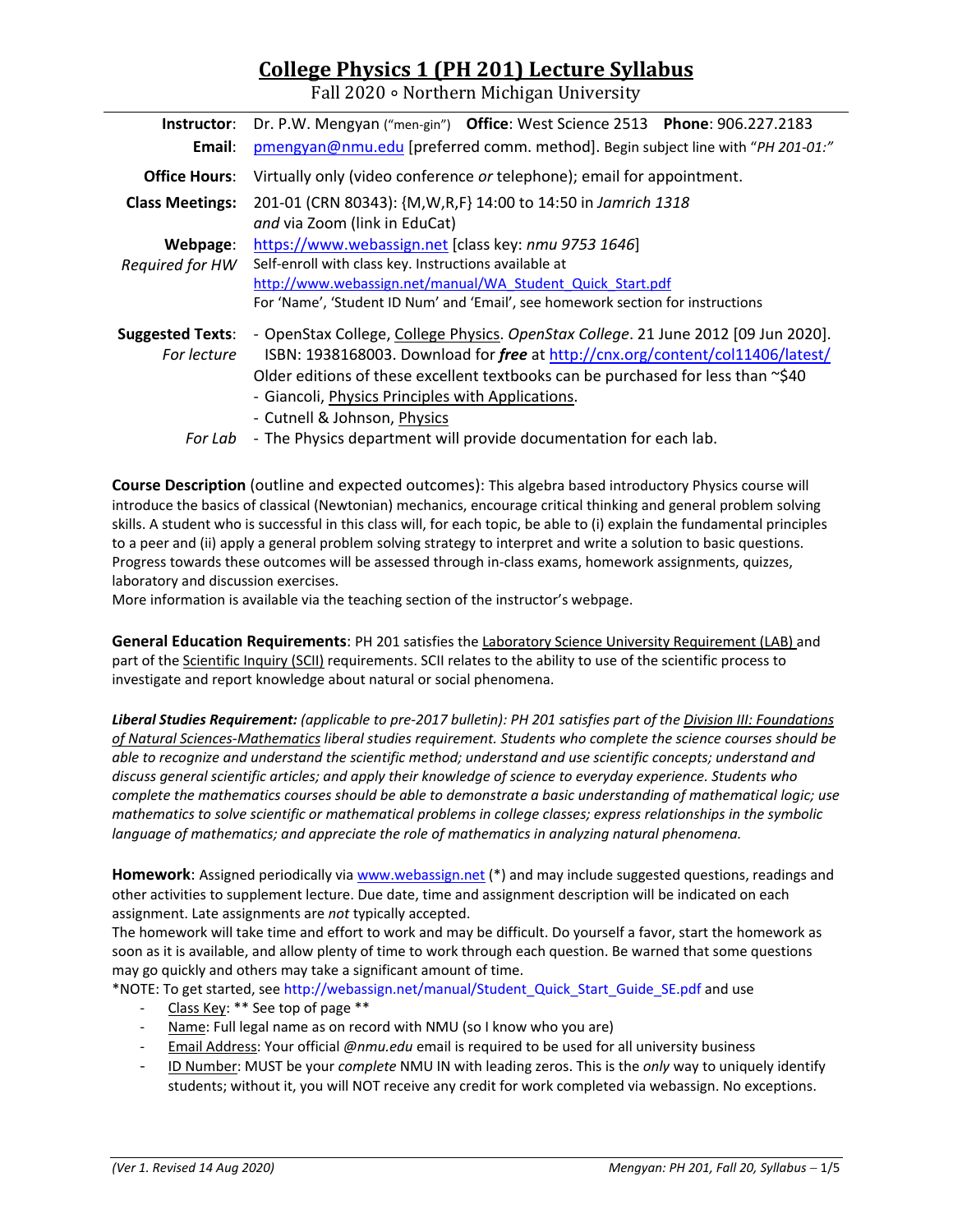**Quizzes**: May be administered during the regularly scheduled class time and may include content from lecture, homework, exams, labs or any other relevant course related information. Please note that quizzes may or may not be announced during lecture and will *never* be announced via email. **Make up quizzes will** *not* **be administered**. These will be designed with a few goals in mind (1) provide students the opportunity to check their understanding of relevant material and receive feedback from the instructor (2) provide the instructor with feedback as to how well students are understanding the material (3) encourage students to continue to stay on top of the material, develop sound study habits, regularly attend class, etc

**Exams**: There will be up to three (3) scheduled exams during the semester plus a final exam. Each in‐class exam is equally weighted. If the final exam score is higher than the lowest in‐class exam score, the final exam score will replace this lowest in‐class exam score. Exams 1, 2 and 3 will be administered in the normal lecture room and during the normal meeting time. The final exam will be administered in the same room as lecture and at a time pre‐determined by NMU. **Make up exams will not be administered**. If an exam is to be missed due to extenuating circumstances, contact me via email before the scheduled exam time to see about making the appropriate arrangements. Use of notes, books or electronic gizmos of any sort will not be permitted on the exams unless otherwise specified by the instructor.

## **TENTATIVE\*\* Exam Schedule**:

| Exam 1: Normal class time    | Fri. | ~11 Sep 2020 | Ch $1-4$ [#'s w.r.t. OpenStax]                                                                                                                                                                                                     |
|------------------------------|------|--------------|------------------------------------------------------------------------------------------------------------------------------------------------------------------------------------------------------------------------------------|
| Exam 2: Normal class time    | Fri  | ~16 Oct 2020 | $ch5-9$                                                                                                                                                                                                                            |
| Exam 3: Normal class time    | Fri  | ~06 Nov 2020 | Ch 10 – 15                                                                                                                                                                                                                         |
| Final Exam Normal class time | Mon  | 23 Nov 2020  | All course material                                                                                                                                                                                                                |
|                              |      |              | $\mathcal{L}$ . The set of the set of the set of the set of the set of the set of the set of the set of the set of the set of the set of the set of the set of the set of the set of the set of the set of the set of the set of t |

**\*\***Exam *format, times* and *content* will be adjusted appropriately to accommodate the course schedule and overall situation. Deviations from this tentative schedule will be discussed, *in class*, as they become relevant. Exam dates will typically be finalized a minimum of one week before the exam is administered. Exam format will be discussed in class around the time that the schedule is finalized.

The final exam time is predetermined by NMU and will *not* be modified by the instructor.

## **Grades**:

| Lab***, Quizzes, Homework, etc: 30%                                           |      | A: ≥ 90%; B: ≥ 80% |
|-------------------------------------------------------------------------------|------|--------------------|
| Exams <sup><math>\circ</math></sup> (1, 2, 3, Final, Final; Best 4 of 5): 70% |      | C: ≥ 70%; D: ≥ 60% |
| Total:                                                                        | 100% | F: 60%             |

'+' and '−' grades are typically assigned when a grade is within ± ~2.0% of the letter grade cutoff.

**\*\*\***Minimum grade of 60% in the laboratory component, in addition to appropriate performance in the rest of the course, is *required* to earn an overall passing grade in this course.

 $\textdegree$  If fewer than 3 exams are conducted in class or there is not a cumulative final exam, expect all exam scores to be counted with reduced weight assigned to the lowest scoring exam.

## **Lab:**

Lab is a separate course in which you must be enrolled. A minimum score of 60% is *required* in order to qualify for a passing score in the lecture. To be clear, that means if your score is any less than 60.0%, you will have earned a FAILING grade in your lecture section. The final grade from the laboratory course part of your lecture score and likely to be weighted at ~15%. The laboratory section of this course is designed to provide hands on experience with the topics covered in lecture.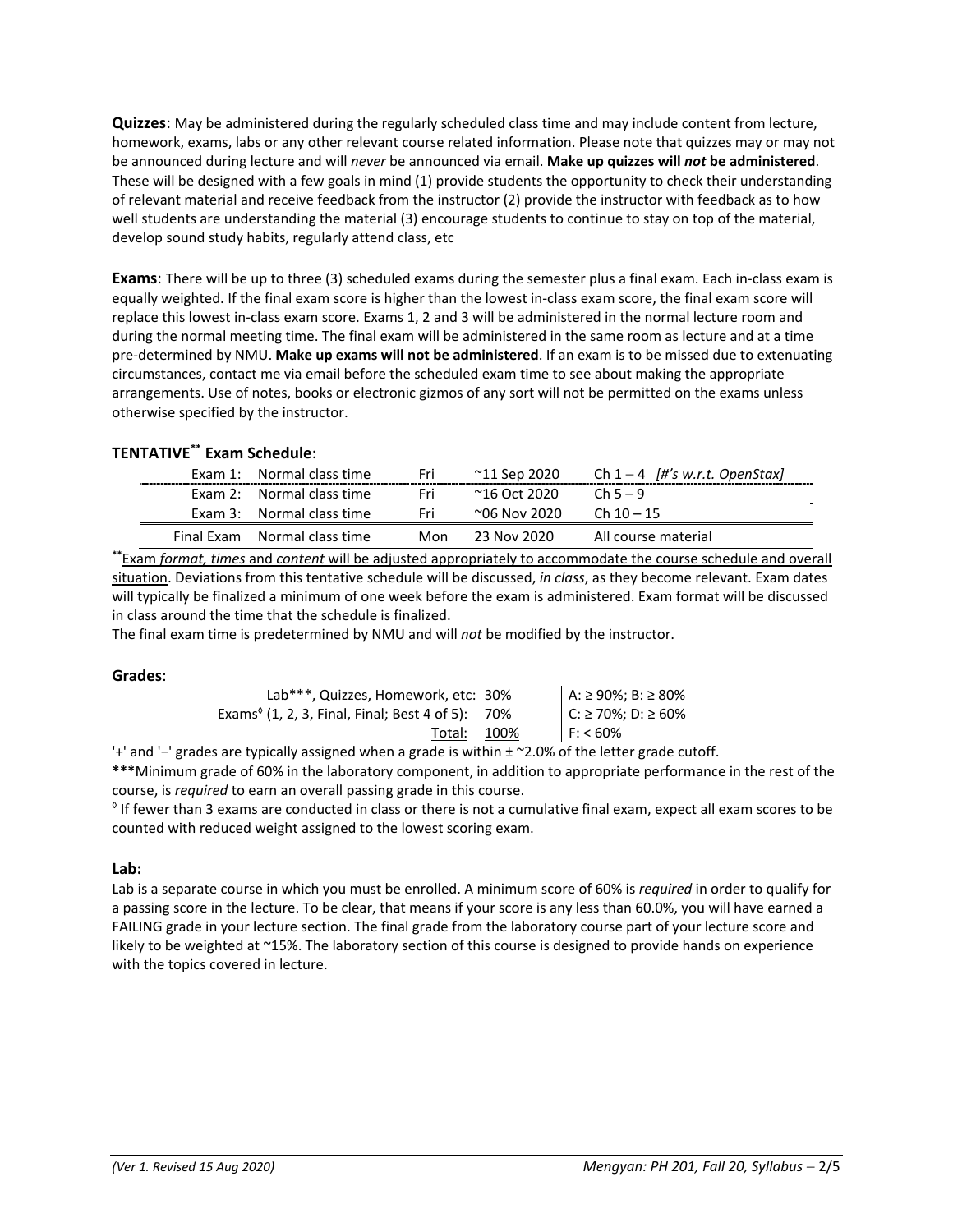## **Important Notes:**

# - **ADA Statements**:

- In compliance with the ADA and university policy
	- o *"If you have a need for disability‐related accommodations or services, please inform the Coordinator of Disability Services in the Dean of Students Office at 2001 C. B. Hedgcock Building (227‐1737 or disserv@nmu.edu). Reasonable and effective accommodations and services will be provided to students if requests are made in a timely manner, with appropriate documentation, in accordance with federal, state, and University guidelines."*
	- o *"Certain students may qualify for alternative face‐covering accommodations due to a variety of health conditions. These students have gone through a qualifying process with the Office of Disability Services. Faculty have been notified of which students receive these accommodations in their class. If you have concerns regarding this topic please contact the faculty member outside of class. Please do not question or confront fellow students in the classroom who are using alternative or modified face coverings."*

## - **Religious Holidays**:

Pursuant to university policy, a student who intends to observe a religious holy day should make that intention known, in writing, to the instructor prior to an absence. A student who is absent from a class, exam or exercise for the observance of a religious holy day shall be allowed to complete an assignment or exam scheduled for that day within a reasonable time around that absence.

- **Academic Integrity**:

Section 2.3.1 of the NMU Student Handbook discusses scholastic dishonesty; all of which will be upheld in all aspects of this course. Academic dishonesty will not be tolerated.

Link to student handbook https://www.nmu.edu/policies?p=1070&type=Policy

## - **Appropriate behavior**:

I expect students to behave in a respectful, considerate and courteous fashion in any activity related to this course (e.g. Lecture, lab, discussion, office hours etc).

Rude, disrespectful or disruptive behavior will *never* be tolerated.

## - **Seating and attendance:**

o Seating charts will be provided and must be followed (for health and safety reasons relating to contact tracing and COVID).

Students are not permitted to sit anywhere other than their assigned seat.

- o Students may only attend class (lecture or lab) in person on the days for which they have been assigned a seat and may attend via the video lecture at any time.
- o *Exceptions will be made in compliance with university policy, local, state and federal laws especially for those with approved accommodations. Any questions or concerns should be discussed with your professor and/or the Office of Disability Services*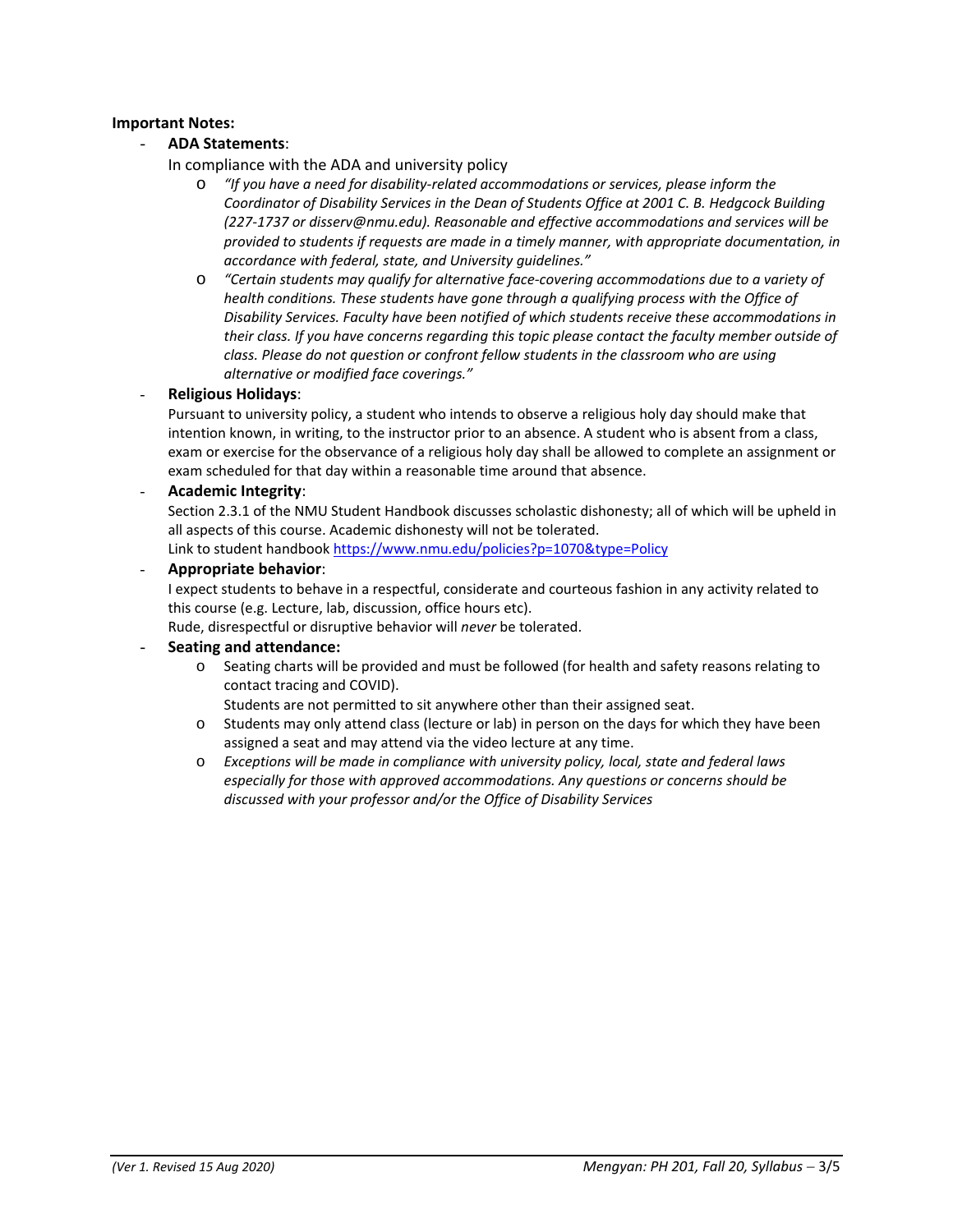## **Final Notes and Suggestions to Succeed**:

- **Course Assistance**: A plethora of options are available to support your success in this course (e.g. Lecture [Dr. Mengyan], lab and discussion via class, office hours, email or special appointment), your textbook, the library, other text books and physics department tutors. Take advantage of the available resources. DO NOT HESTIATE TO ASK QUESTIONS AS THEY ARISE!
- Preparation is the key!
	- o Read your book material before AND after we cover it in class
	- o Take good notes during lecture
	- o Study your notes
	- o Take advantage of available resources (e.g. *actually* attend class, read the book)
	- o If something is unclear during lecture or your own studying, ASK ABOUT IT!
- Homework and supplemental work:
	- o Work each question using the problem solving process. Getting the 'correct' numerical answer is *meaningless* if you do not understand the process used to arrive there.
	- o Start your homework assignments as early as possible
	- o Read the homework questions when they are available before the related material is presented in class; familiarity with the questions will help you associate the relevant concepts as they are introduced in lecture, lab and while you read the material
	- o Give yourself plenty of time to complete the assignments as you will likely need to think carefully about the questions, review the relevant sections of the text or your notes and then work towards a solution
	- o Use a dedicated notebook to *fully* work out homework and supplemental questions
- Studying for any exam should be an ongoing exercise. Structured reviews of material built into your schedule promotes better long‐term retention and higher understanding of the material
- I cannot stress enough: ASK QUESTIONS WHEN YOU HAVE THEM!